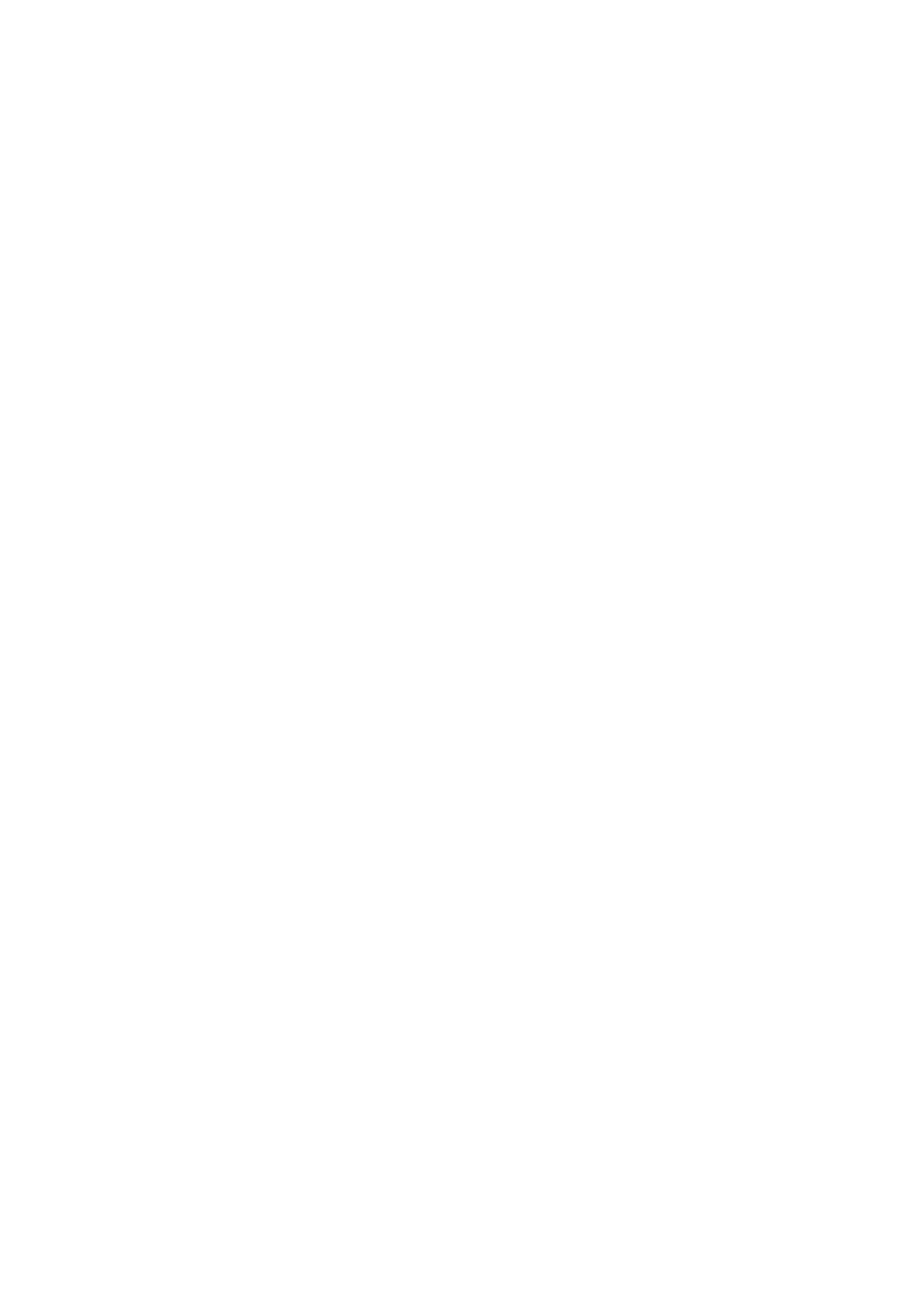**EUROPEAN UNIVERSITY INSTITUTE DEPARTMENT OF POLITICAL AND SOCIAL SCIENCES**

*Party mergers and vote shifts in Italy 2008*

**CHRIS HANRETTY**

EUI Working Paper **SPS** No. 2008/06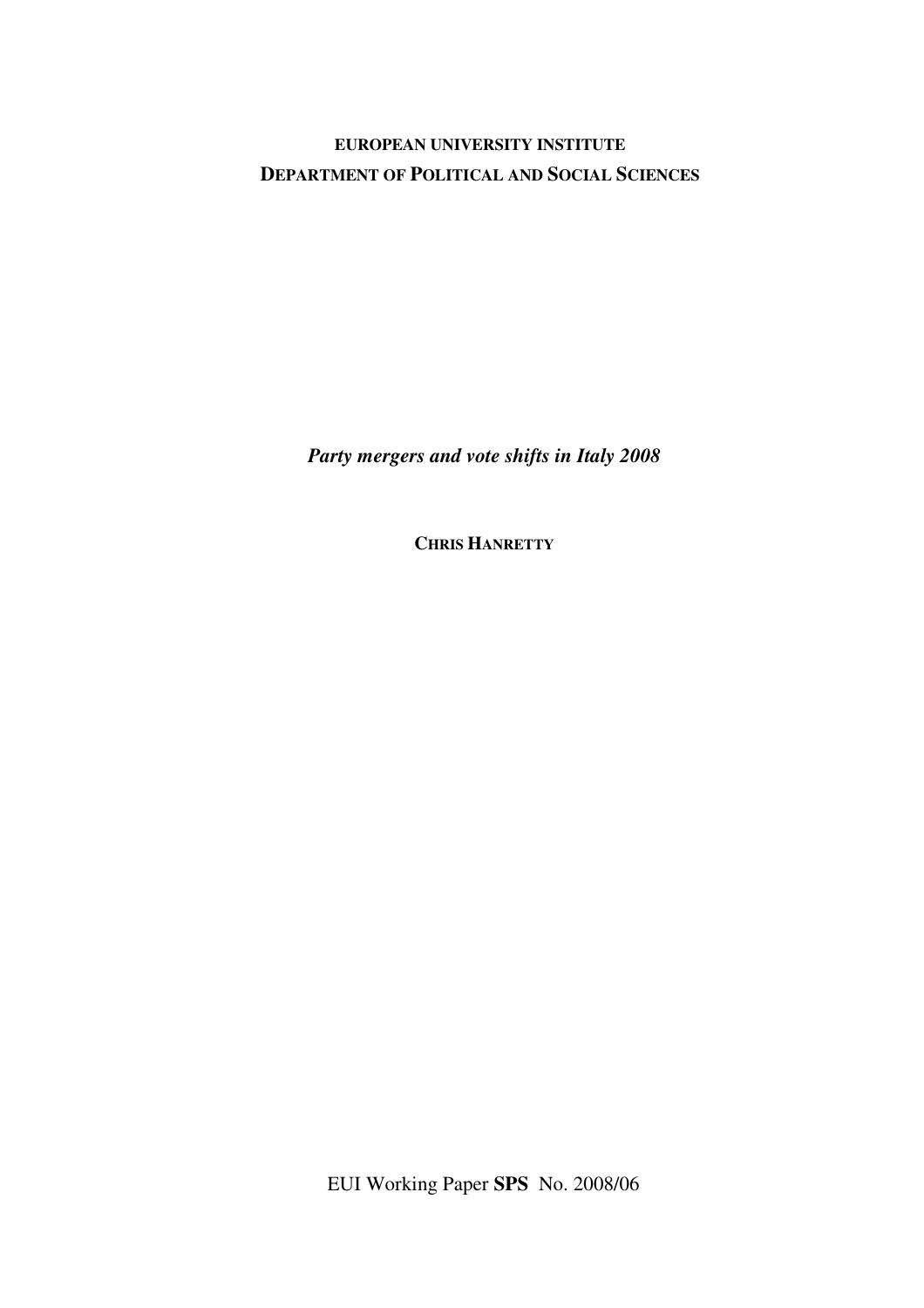This text may be downloaded for personal research purposes only. Any additional reproduction for other purposes, whether in hard copy or electronically, requires the consent of the author(s), editor(s). If cited or quoted, reference should be made to the full name of the author(s), editor(s), the title, the working paper or other series, the year, and the publisher.

The author(s)/editor(s) should inform the Political and Social Sciences Department of the EUI if the paper is to be published elsewhere, and should also assume responsibility for any consequent obligation(s).

ISSN 1725-6755

© 2008 Chris Hanretty

Printed in Italy European University Institute Badia Fiesolana I – 50014 San Domenico di Fiesole (FI) Italy

> http://www.eui.eu/ http://cadmus.eui.eu/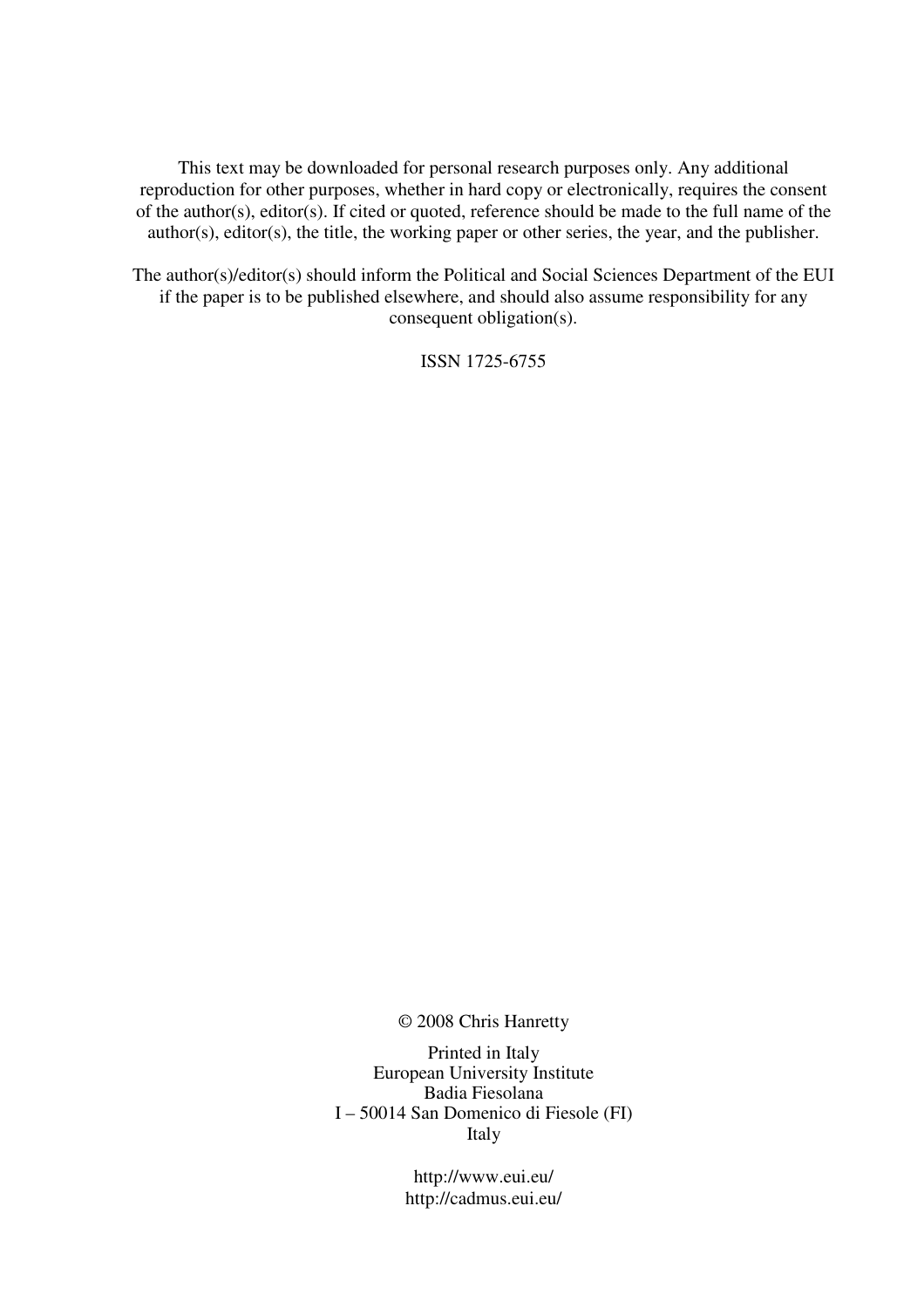#### **Abstract**

Using data from exit polls and two different methods of ecological inference, I demonstrate how Italian voters shifted between 2006 and 2008. Newly merged parties (PdL, PD) were successful in retaining their former voters; parties which looked as if they would be penalized by the electoral system (*Sinistra Arcobaleno*, UDC) were deserted by voters. The relative success of the *Lega Nord* and *Italia dei Valori* results from strong performance in retaining their own voters and marginal transfers of votes from their coalition partners.

#### **Keywords**

Keywords: voting behaviour, ecological inference, Italy, party mergers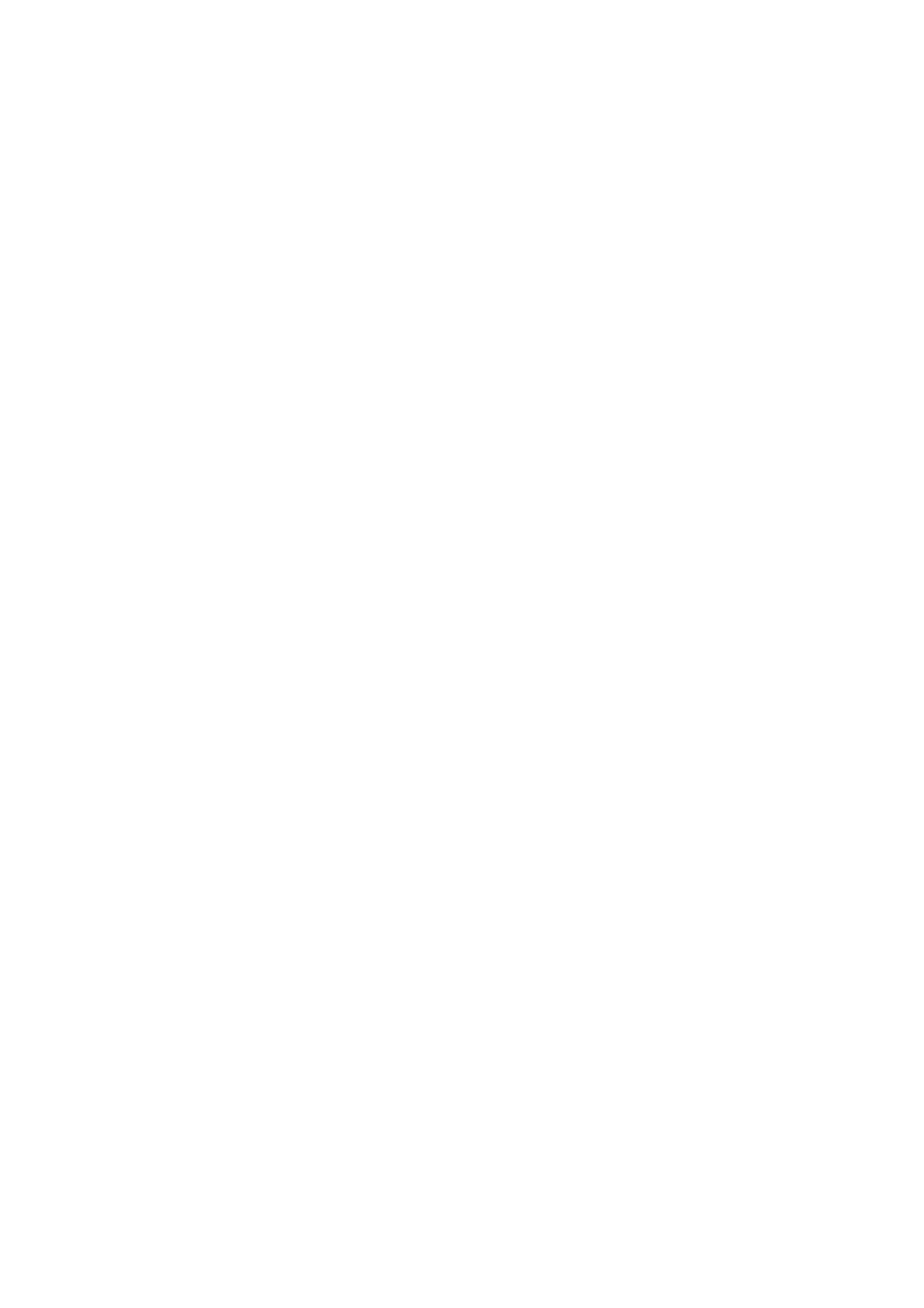## *Introduction*

The Italian general election of 2008 was important for three reasons: first, because it was the second election held under a new electoral system; second, because it was held after two years of significant change in the party system, with multiple cases of party fission and fusion and of shifting electoral alliances; and third, because the election led to the collapse of the vote for the radical left and their consequent failure to gain parliamentary representation, as well as relative success for two parties - the *Lega Nord* and *Italia dei Valori* - which are now amongst the oldest continuously existing political parties in Italy, despite being only eighteen and ten years old respectively.

These reasons lead to two questions: first, did voters remain loyal in cases of party fusion that is, did they, in 2008, vote for parties composed of parties for which they had voted in 2006? Second, if voters did not remain loyal, did they shift away from parties penalized by the electoral system to parties rewarded by the electoral system, either within or across blocs? Since these are questions about individual behaviour, we would ideally attempt to answer these questions using individual level data. Unfortunately, there is no complete and publicly available data on vote choice in 2008 and 2006. What data is available is partial and subject to considerable mis-reporting of previous vote choice.

I therefore use two different methods of ecological inference to infer vote shifts at the individual level from the available aggregate data. The use of such methods remains problematic, despite the existence of several putative solutions to the problem of ecological inference (King, 1997). The estimates presented here are therefore not only a test of the several political parties' ability to attract nearby voters, but also of the degree of overlap between different methods of ecological inference.

### *The electoral and party systems*

The elections for both the *Camera dei Deputati* (Chamber of Deputies) and the *Senato* (Senate) were held on the 13th and 14th April 2008 under law no. 260 of the 21st December 2005, adopted by the Berlusconi government shortly before the elections of 2006. The law is a bonus-adjusted proportional system which differs importantly between the two chambers of the Parliament. In the Chamber, a bonus of 340 out of a total of 630 seats is awarded to the largest coalition or party. The remaining seats are distributed proportionally between coalitions which have reached the threshold of 10% and noncoalition lists which have reached the threshold of 4%. Within coalitions, seats are distributed proportionally between lists which have reached the threshold of 2%, plus one 'largest loser' list. In the Senate, constitutional objections to a similar nation-wide bonus meant that a series of regional bonuses apply. For each region, the largest coalition or party takes 55% of the seats in that region; the remaining seats are distributed proportionally between coalitions which have reached the regional threshold of 20% and non-coalition lists which have reached the threshold of 8%. Within coalitions, seats are distributed proportionally, with no legal threshold.<sup>1</sup>

In 2006, the electoral system caused parties to aggregate, as might have been predicted

<sup>1</sup> I ignore further complications such as the minority-protection clauses, single-member districts in Val D'Aosta and Trentino-Alto-Adige, seats elected by Italians living abroad, and *senatori a vita*.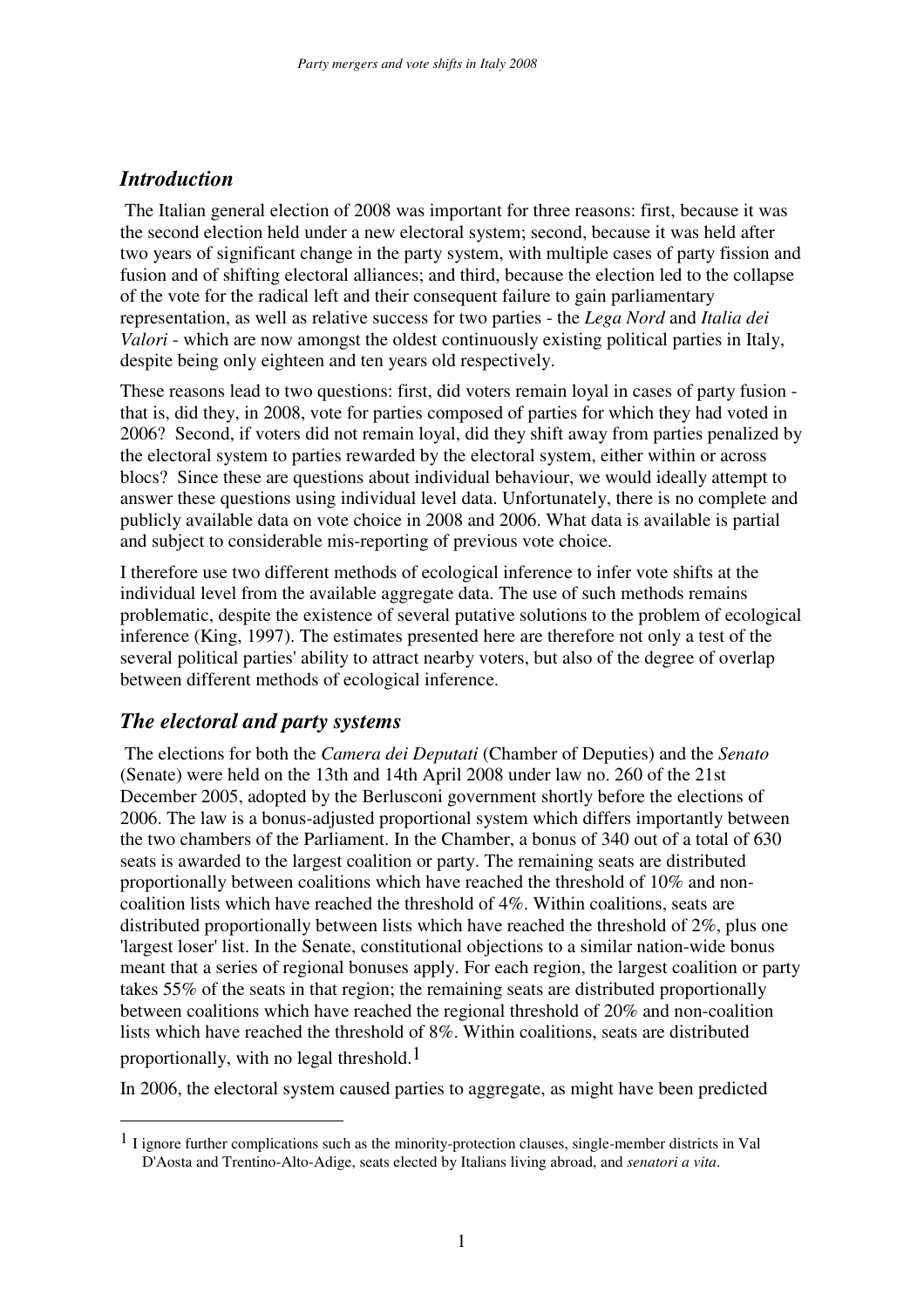*either* by the high thresholds at regional level, *or* by the race to build a coalition capable of winning a bare plurality of votes. The effect was almost total bipolarism, with two competing electoral cartels of left and right capturing 99.5% of the vote. These cartels were, however, large and unwieldy. The left-wing electoral cartel was composed of thirteen electoral lists in the Chamber, and sixteen in the Senate;  $2$  the right-wing electoral cartel was composed of twelve electoral lists in the Chamber, and seventeen in the Senate.<sup>3</sup>

Although the electoral reform induced aggregation at the level of the electoral coalition, a number of parties had engaged in mergers or closer strategic alliances, the roots of which preceded the electoral reform.

- 1. The *Democratici di Sinistra* (DS) the largest of the successor parties of the former *Partito Comunista Italiano* - merged with the *Margherita* to form the *Partito Democratico* (PD) during the period April - October 2007. The roots of this merger date back to repeated attempts in the late nineties by Romano Prodi to turn the left's electoral cartel into a single party. These attempts failed, but the ascent within the DS of those favourable to the plan (such as Walter Veltroni) and the relative decline of those opposed to it (Massimo D'Alema) meant the formation of a common list of the DS and the Margherita for the 2004 European Parliament elections, and ultimately led to the dissolution of the two constituent parties (Baccetti, 2001; Donovan, 2005).
- 2. Silvio Berlusconi's *Forza Italia* and the post-fascist *Alleanza Nazionale* merged to form the *Popolo della Libertà* (PdL) in November 2007. Berlusconi had called for the formation of a single party of the centre-right during the summer of 2005, but his proposal had been complicated by the reticence of the UDC and *Lega Nord*, at the time both coalition partners.
- 3. The parties of the radical left *Rifondazione Comunista*, *Comunisti Italiani*, and the *Verdi* - united to form a single electoral list, the *Sinistra Arcobaleno*. This merger was the most recent and least convincing. Although the *Comunisti Italiani* and the *Verdi* had presented a joint list in the Senate in the 2006 elections, the impetus for this 'rainbow' coalition only came after the creation of the PD and the consequent absorption of a splinter group of the DS which disagreed with the merger.

These three cases of fusion were accompanied by cases of fission. A part of the DS under Fabio Mussi rejected the merger with the *Margherita* and formed the *Sinistra*

<sup>2</sup> Those in the Chamber were: L'Ulivo, Rifondazione Comunista, La Rosa nel Pugno, Comunisti Italiani, Di Pietro Italia dei Valori, Federazione dei Verdi, UDEUR Popolari, Partito Pensionati, Sudtiroler Volkspartei, I Socialisti, Lista Consumatori, Alleanza Lombarda Autonoma, and the Liga Fronte Veneto. Those in the Senate were: Democratici di Sinistra, La Margherita, Rifondazione Comunista, Insieme con l'Unione, Di Pietro Italia dei Valori, La Rosa nel Pugno, UDEUR Popolari, Partito Pensionati, I Socialisti, Alleanza Lombarda Autonoma, L'Ulivo, PSDI, Repubblicani Europei, Liga Fronte Veneto, and Democratici Cristiani Uniti.

<sup>3</sup> Those in the Chamber were: Forza Italia, Alleanza Nazionale, UDC, Lega Nord, Democratici Cristiani-Nuovo PSI, Alternativa Sociale Mussolini, Fiamma Tricolore, No Euro, Pensionati Uniti, Ambienta-Lista, P. Liberale Italiano, SOS Italia. Those in the Senate were: Forza Italia, Alleanza Nazionale, UDC, Lega Nord, Alternativa Sociale Mussolini, Fiamma Tricolore, Democratici Cristiani-Nuovo PSI, Pensionati Uniti, PRI, Ambienta-lista, Nuovo sicilia, No Euro, Patto per la Sicilia, P. Liberale Italiano, Patto Crist. Esteso, Riformatori Liberali, SOS Italia.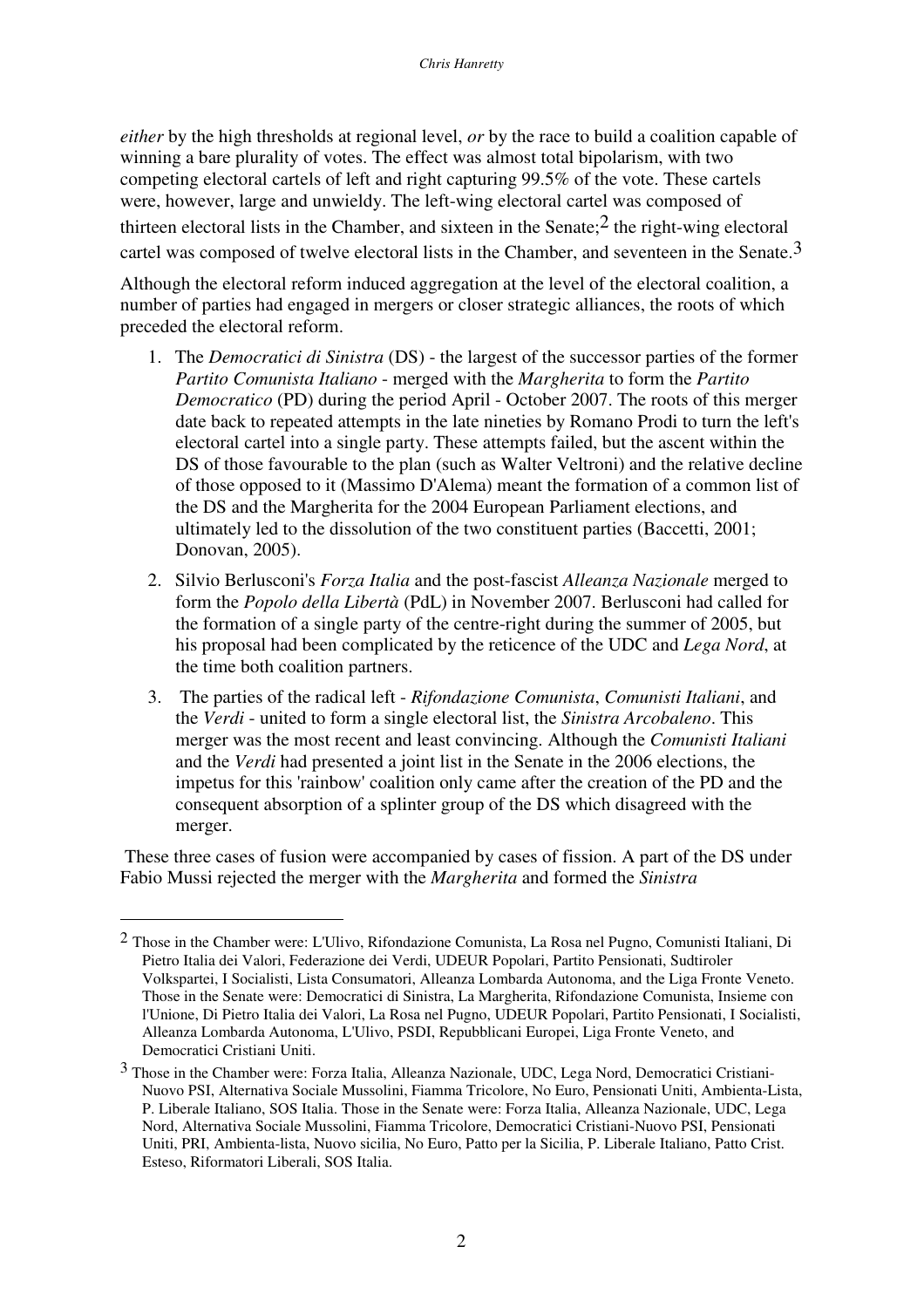*Democratica*. On the right, a much smaller faction of the *Alleanza Nazionale*, led by Gianfranco Storace, formed *La Destra* in early November 2007. The *Destra*, however, failed to make common ground with another party of the extreme right, the *Alternativa Sociale di Alessandra Mussolini*, which was consequently 'absorbed' by the PdL, with their candidates offered places on PdL electoral lists. Finally, the *Rosa nel Pugno*, an electoral cartel formed prior to the 2006 elections by the *Radicali* and the *Socialisti Democratici Italiani*, dissolved into its component parts. The *Radicali* were eventually absorbed by the PD, which hosted a number of the party's exponents on its lists. The *Socialisti Democratici Italiani* assembled other socialists from friendly and opposing blocs to (re)form the *Partito Socialista*, which ran as an independent list in 2008.

These cases of fission and fusion were motivated in part by changes in the composition of the electoral cartels. On the left, the extremely heterogeneous electoral coalition formed in 2006 split, leaving the newly merged PD to form an electoral coalition with *Italia dei Valori*, a small party led by former prosecutor Antonio di Pietro, leaving the radical left in the form of the *Sinistra Arcobaleno* - to compete on its own. On the right, the UDC withdrew from the 2006 electoral coalition to compete on its own, leaving the PdL and the *Lega Nord* to form a coalition. Figure 1 summarizes these changes.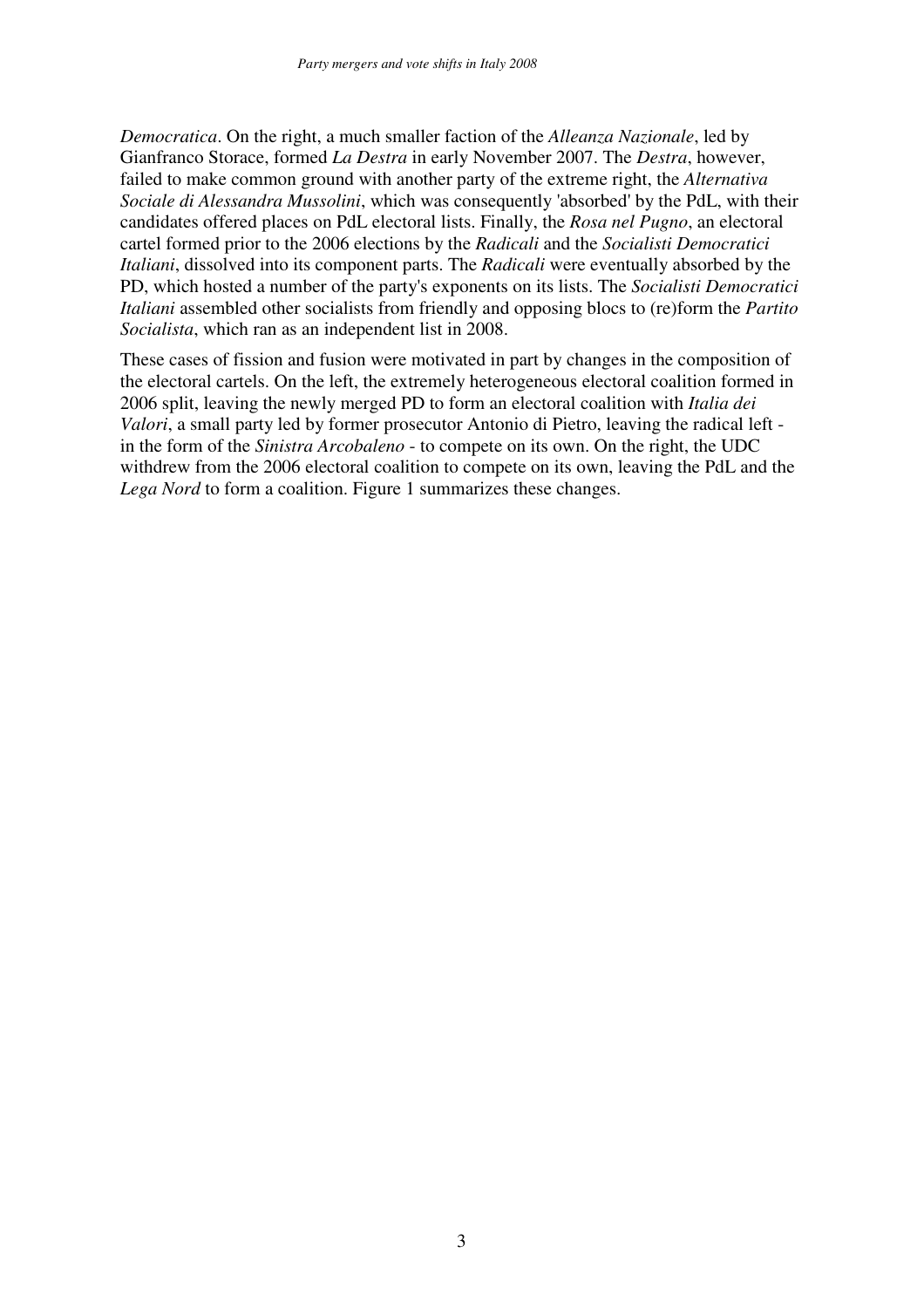*Chris Hanretty*



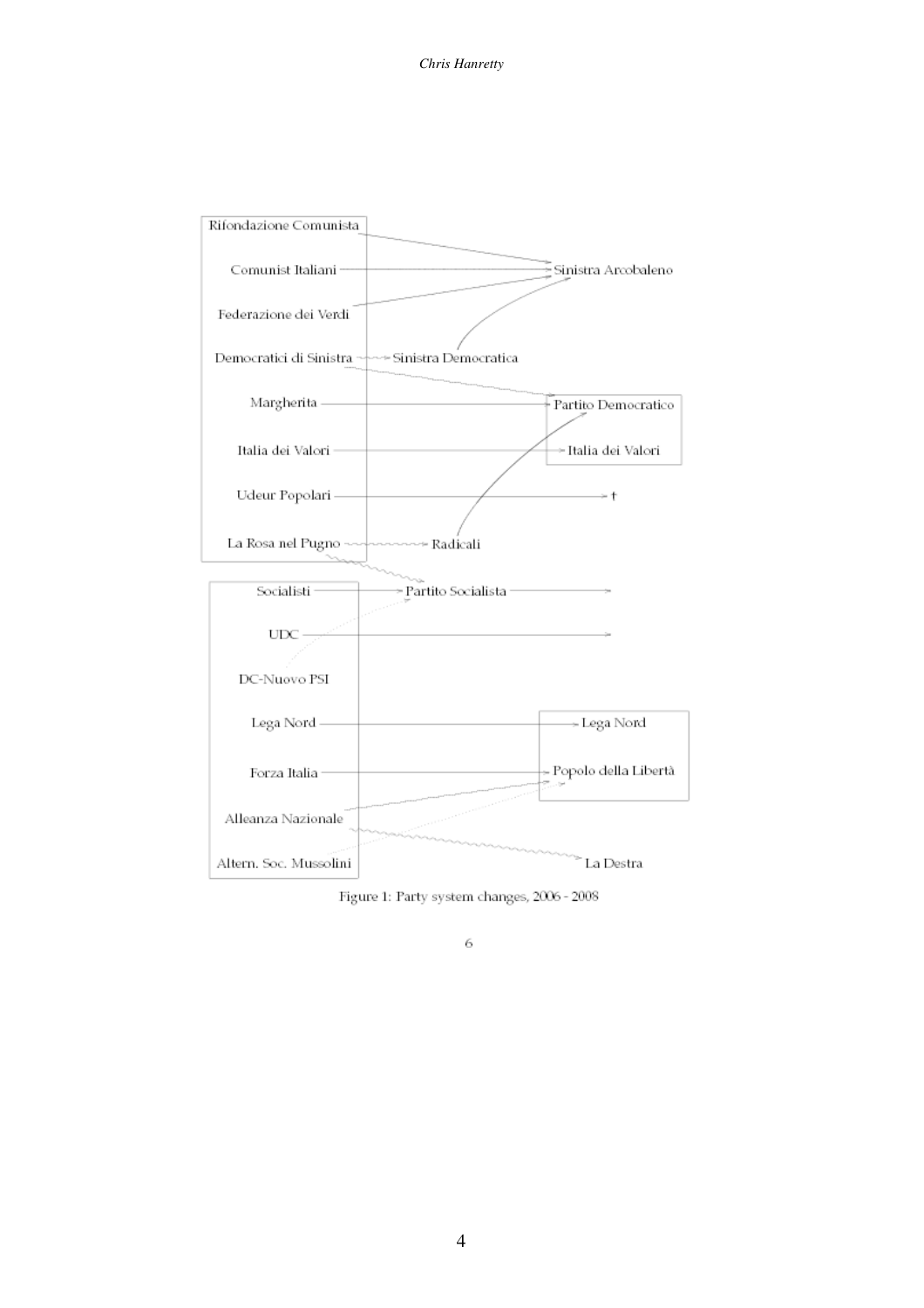#### *Expectations regarding vote shifts*

Given our knowledge of changes in the electoral and party systems, how might we expect voters to shift between parties, irrespective of all other considerations? Table 1 shows the 8 x 8 possible vote shifts between 2006 and 2008. Parties competing in 2008 are listed across the columns, and parties competing in 2006 are listed down the rows. I have added parties together based on subsequent party fusion, so that those who voted for *Alleanza Nazionale* and *Forza Italia* are taken together as notional PdL voters, just as voters for *Rifondazione Communista*, *Comunisti Italiani*, and the *Verdi* are taken as notional *Sinistra Arcobaleno* (SA) voters.

|            | PdL      | Lega<br>Nord | <b>PD</b> | <b>SA</b> | IdV      | <b>UDC</b>      |          | Other Abstention |
|------------|----------|--------------|-----------|-----------|----------|-----------------|----------|------------------|
| 'PdL'      | $P_{11}$ | $P_{12}$     | $P_{13}$  | $P_{14}$  | $P_{15}$ | $P_{16}$        | $P_{17}$ | $P_{18}$         |
| Lega Nord  | $P_{21}$ | $P_{22}$     | $P_{23}$  | $P_{24}$  | $P_{25}$ | $P_{26}$        | $P_{27}$ | $P_{28}$         |
| Ulivo      | $P_{31}$ | $P_{31}$     | $P_{33}$  | $P_{34}$  | $P_{35}$ | $P_{36}$        | $P_{37}$ | $P_{38}$         |
| 'SA'       | $P_{41}$ | $P_{42}$     | $P_{43}$  | $P_{44}$  | $P_{45}$ | $P_{46}$        | $P_{47}$ | $P_{48}$         |
| IdV        | $P_{51}$ | $P_{52}$     | $P_{53}$  | $P_{54}$  | $P_{55}$ | $P_{56}$        | $P_{57}$ | $P_{58}$         |
| <b>UDC</b> | $P_{61}$ | $P_{62}$     | $P_{63}$  | $P_{64}$  | $P_{65}$ | $P_{66}$        | $P_{67}$ | $P_{68}$         |
| Other      | $P_{71}$ | $P_{72}$     | $P_{73}$  | $P_{74}$  | $P_{75}$ | $P_{76}$        | $P_{77}$ | $P_{78}$         |
| Abstention | $P_{81}$ | $P_{82}$     | $P_{83}$  | $P_{84}$  | $P_{85}$ | P <sub>86</sub> | $P_{87}$ | P <sub>88</sub>  |

Table 1: Vote transition matrix

Our first hypothesis is that voting will be (relatively) stable. '[T]raditional sources of electoral stabilisation (ideology, religion, social class) have long inhibited electoral mobility' in Italy (Bellucci, 2007, p. 56), and there are those who argue that electoral mobility remains low despite the breakdown of the established party system in 1992/3. Thus, we should expect that a large share of voters will continue to support the party or group that they voted for at the previous election. Consequently,

H1. Diagonal entries in Table 1 will be greater than any entry on the same row or column.

There are, however, no good reasons to assume that voters will be uniformly loyal to different parties. In particular, given low levels of information about changes in the party system - and in the Italian context, the complexity of such changes can confuse even wellinformed voters - voters may not *know* that the party they chose at some previous election on the basis of some heuristic or other grounds (ideological, issue-based, cultural belonging) is now known by a different name. In such a circumstance, they may either reevaluate the political offer, choosing the party which next best satisfies their current heuristic, or adopt a new heuristic which is less information intensive, such as leader evaluation or broad positive feeling. The former is unlikely given *ex hypothesi* low levels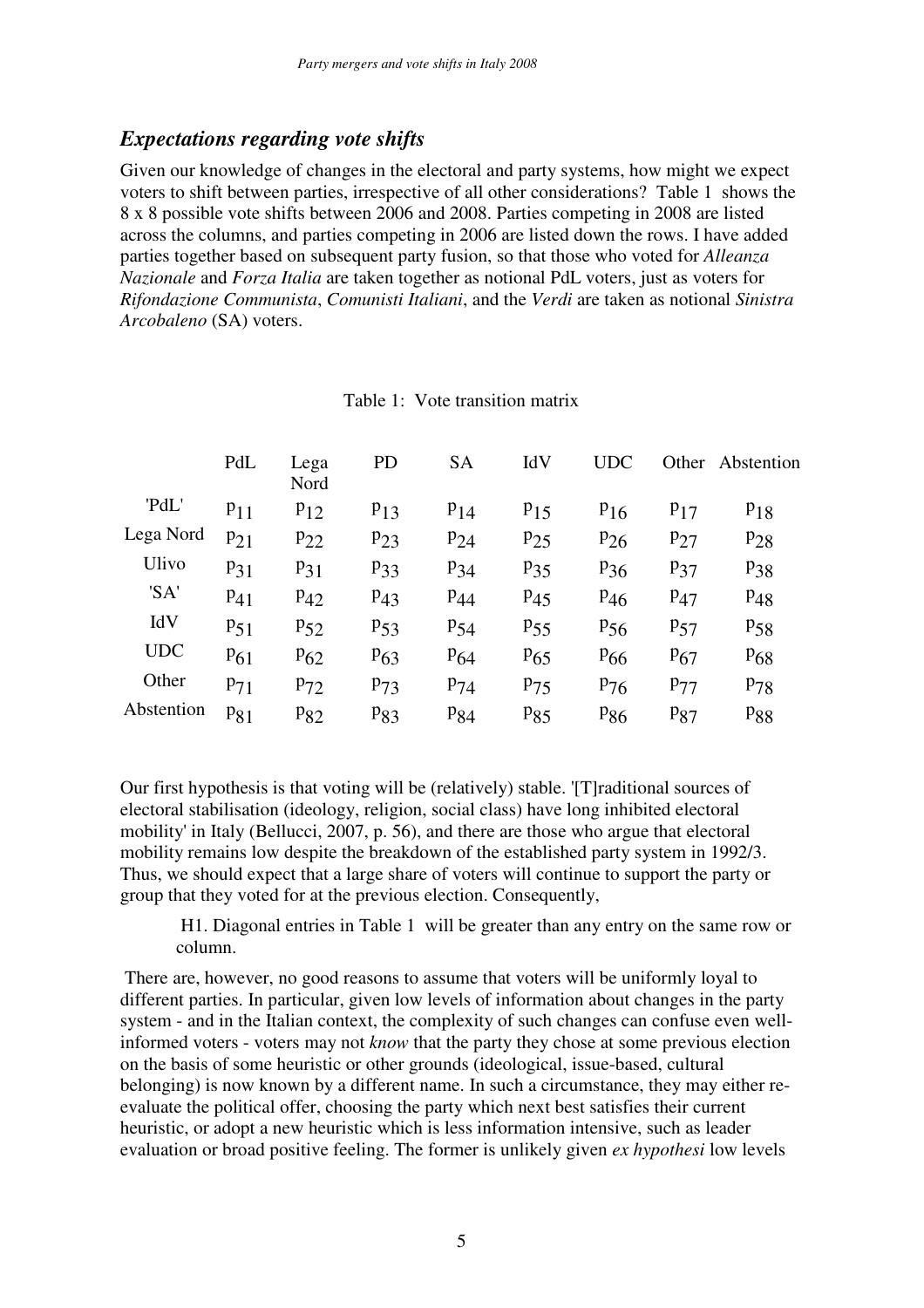of information; the latter can only be less likely to result in same party choice. Thus (inverting the hypothesis):

H2. Voters will be more loyal to parties that retain the same identity from one election to the next.

We should therefore expect that voters will be more loyal to the UDC and *Italia dei Valori*. A partial exception may be made for the *Partito Democratico*, given that the two constituent parties had already formed a joint list for the 2006 elections in one of the two chambers.

If voters are, on some level, aware of party mergers, their attitude towards the resulting party may differ from their attitude to its constituent parts. Consider two types of attitude towards a political party: an attitude of *belonging*, and an attitude of *reasoned choice* along some dimension. Attitudes of belonging are common in studies of Italian voting behaviour, and the *voto di appartenenza* (Parisi & Pasquino, 1977) remains a frequently cited link between voters and parties, despite the erosion of traditional vote cues. Here, voters are seen as belonging to particular socio- or religio-cultural groups, and parties are seen as expressions of these particular groupings.

Given recent party mergers, the perception of a link between socio or religio-cultural groupings and a given party may have broken down. Whether this happens or not will depend on the nature of the merger. If, for example, the merger is between two parties which are seen as expressions of the same grouping, the link will be likely to remain. If, by contrast, the merger is between two parties which are seen as expressions of different groupings, the resulting party may not succeed in retaining its links with both of the former reference groups, with either one reference group dominating, or both links being lost. Analogously in the case of the reasoning voter: when parties merge, their position on some dimension may change as a result of compromises necessary for the merger to take place. If voters for some party are all clustered at the party's position at time  $t_0$ , moves away from

that position can only reduce loyalty if voters are Downsian.

Thus,

H3. The greater the distance between constituent parts of a new party, the less loyal voters will be to that party.

This consideration is important for all three party mergers, since all three are cross-cut by historical cleavages. The PD is cross-cut by a clerical/secular cleavage (Garelli, 2007); the *Sinistra Arcobaleno* is divided between post-communists and post-materialists; and the PdL is divided, partially, between market liberals and statists, and by moderates and nostalgists (Ignazi, 2005). The division between Catholics and secularists in the PD at elite level has already been manifested publicly, with Rosy Bindi representing the 'Catholic wing' of the party in opposition to the inclusion of the ardently secular *Radicali* in an electoral alliance. It is not inconceivable that this split should also manifest itself at the level of the voter. Divisions between *Forza Italia* and *Alleanza Nazionale* were numerous: in particular, the latter retains the support of a number of voters who supported it when it was an unreformed anti-system party. A plurality of AN voters in 2001 (48.6%) thought fascism was a 'good' or the 'best possible' regime. This revanchism is even more pronounced within the party's elite, with '*quadri* that until a very few years ago continued to indulge in the most persistent nostalgia (and perhaps continue to do so)' (Ignazi, 2004,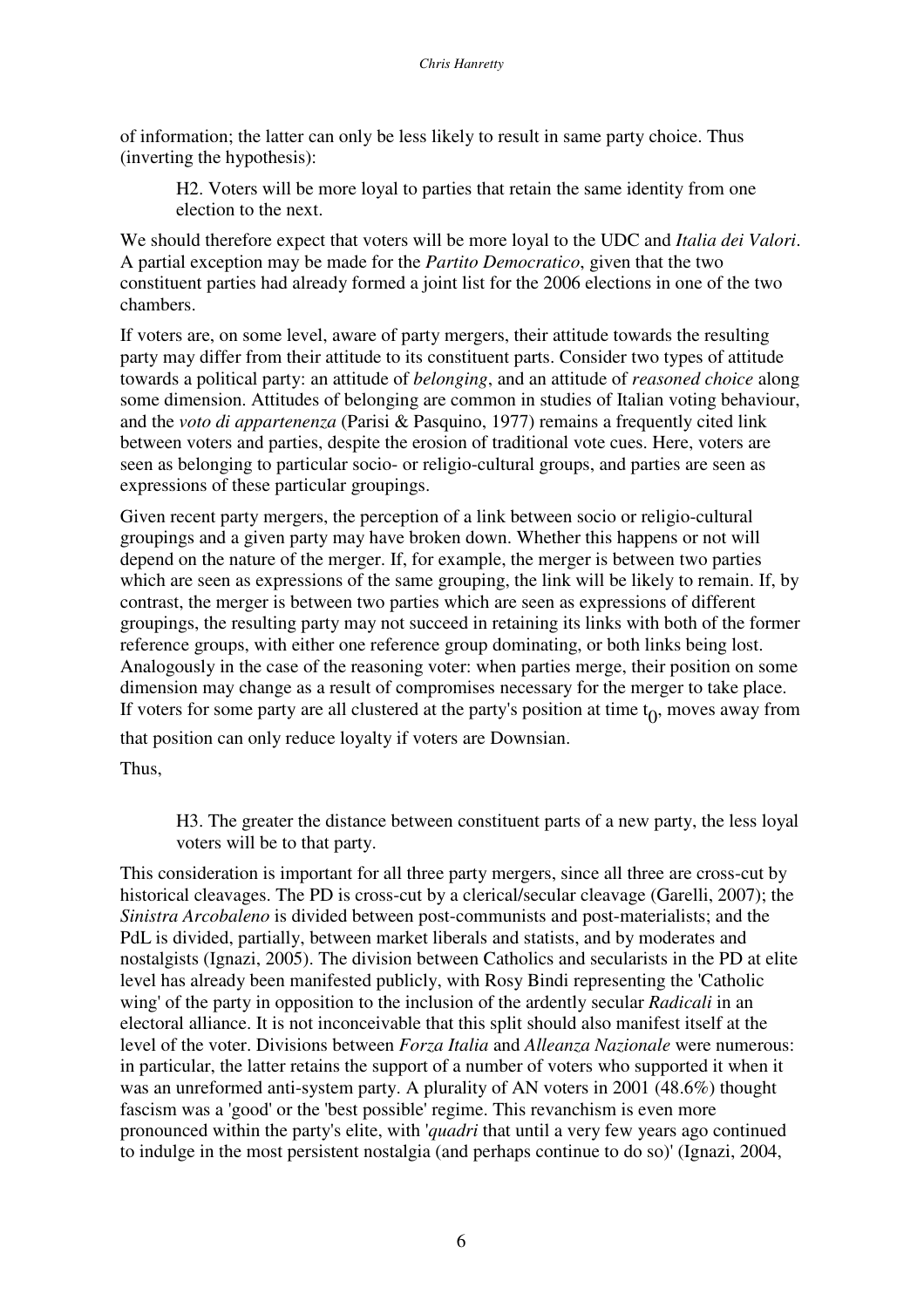pp. 72, 75). Additionally, voters of the different parties failed to demonstrate reciprocal sympathy: one of the motives behind the adoption of the electoral system in 2005 was the failure of *Alleanza Nazionale* (respectively, *Forza Italia*) voters to vote for coalitionagreed *Forza Italia* (*Alleanza Nazionale*) candidates in the single-member districts (Renwick, et al. 2008).

Finally, considerations resulting from the combination of the electoral system and the new party system may also have played a role. To the extent that voting is not an expressive act but an instrumental one designed to influence policy in the voter's preferred direction, and to the extent that policy is influenced only by those parties represented in parliament, voters may choose not to vote for parties which will not meet electoral thresholds, but rather vote for the next best viable option. Thus,

H4. Voter loyalty will be lower amongst non-coalition parties which risk failing to meet electoral thresholds

H4a. Past voters for non-coalition parties which risk failing to meet electoral thresholds will move to coalition parties formerly in alliance with the non-coalition party.

During the course of the electoral campaign, leaders of both major coalitions - Walter Veltroni for the PD and *Italia dei Valori*, and Silvio Berlusconi for the PdL and *Lega Nord* - made repeated calls to voters not to waste their vote (the call for a *voto utile*). A vote would have been 'wasted' in one sense if it had been given to a party which failed to reach the threshold for representation in either the Chamber or (more likely) the Senate. Given that for much of the campaign both the *Sinistra Arcobaleno* and the UDC were at risk of failing to meet the Senate thresholds, a vote for either of these two groupings was depicted as a 'wasted vote'.4 Thus, we would expect voters of the *Sinistra Arcobaleno* to defect to either the PD or IdV (but more probably to the PD given squabbles between IdV and the radical left), and voters of the UDC to defect to either the PdL or the Lega Nord (but more probably to the PdL given the UDC's electoral strength in the South). Unfortunately, disloyalty to the *Sinistra Arcobaleno* is over-predicted by hypotheses H4 and H3. The high rates of voter switching may thus be the result of either dissatisfaction with the single list, a strategic vote, or both.

### *Findings from exit polling*

Following the elections, the consortium which provided exit polling for national broadcaster Rai also provided a breakdown of the composition of party support in terms of previous party choice (Consortium, 2008). Breakdowns were provided for five parties - the *Lega Nord*, the PdL, the PD, *Italia dei Valori*, and the UDC. Since we know the absolute number of votes received for each of these parties, we can multiply the percentage composition by this number to obtain the absolute number of votes which switched from each origin party to each of the five destination parties, and then divide this by the absolute number of votes of the origin party to get transition rates. These data thus allow us a first estimate of certain columns, but not for rates of transition to the *Sinistra Arcobaleno*, other parties, or to abstention.

<sup>4</sup>In the end, the vote share of *Sinistra Arcobaleno* also sank below the 4% threshold for representation in the Chamber, whilst the UDC was able to concentrate its vote in Sicily and Calabria, winning three senators in addition to seats in the Chamber.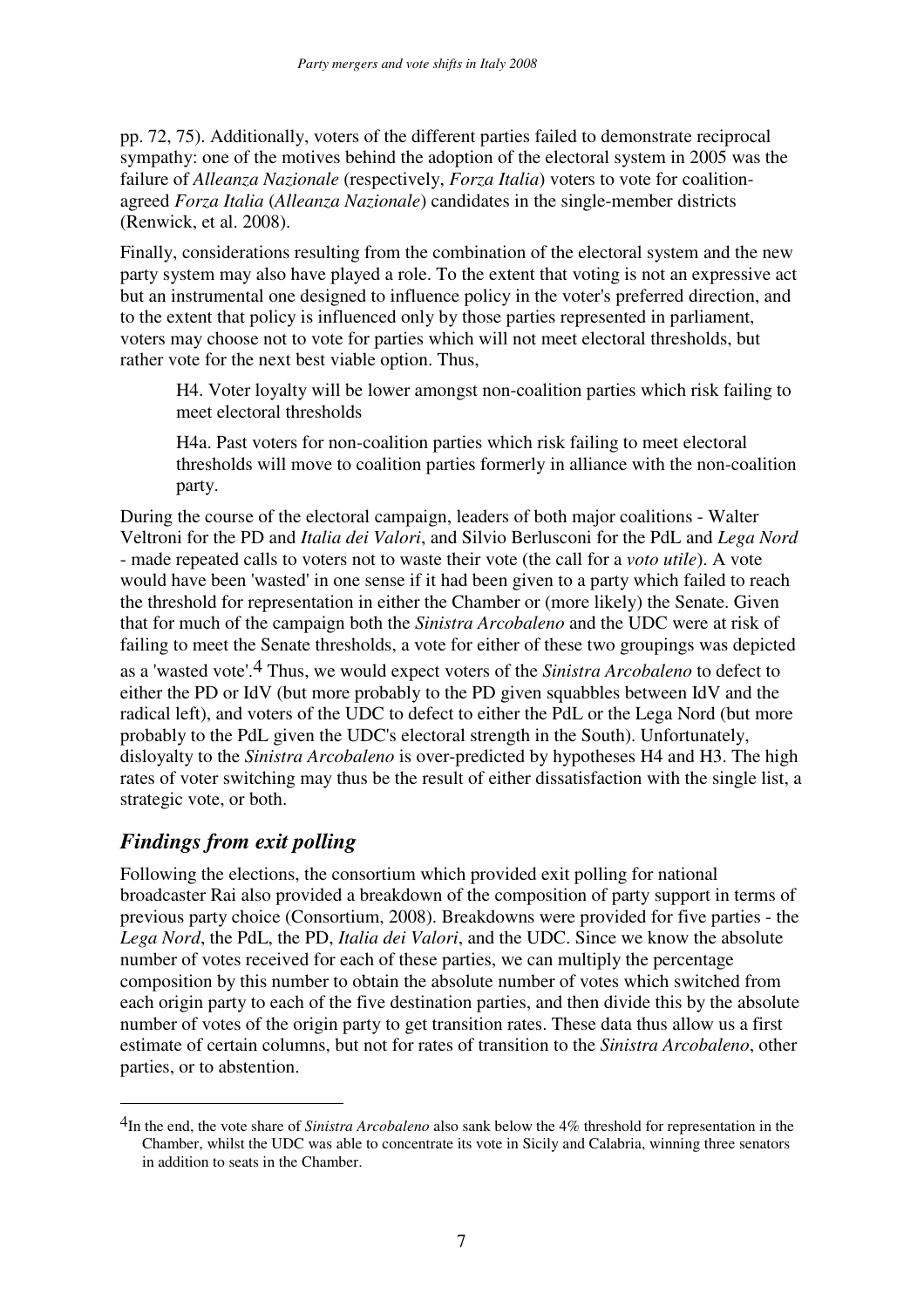|            | PdL  | Lega | <b>PD</b> | <b>SA</b> | IdV  |      |        | UDC Other Abstention |
|------------|------|------|-----------|-----------|------|------|--------|----------------------|
|            |      | Nord |           |           |      |      |        |                      |
| 'PdL'      | 0.78 | 0.07 |           | $\cdots$  |      |      | (0.07) | $\cdots$             |
| Lega Nord  | 0.05 | 0.79 |           | $\cdots$  |      |      | (0.12) |                      |
| Ulivo      |      |      | 0.65      | $\cdots$  | 0.05 |      | (0.24) | $\cdots$             |
| 'SA'       |      |      | 0.32      | $\ddotsc$ |      |      | (0.58) | $\cdots$             |
| IdV        |      |      | 0.22      | $\ddotsc$ | 0.47 |      | (0.24) | $\cdots$             |
| <b>UDC</b> | 0.12 |      | 0.08      | $\cdots$  |      | 0.27 | (0.49) | $\cdots$             |
| Other      | 0.15 |      | 0.19      |           |      | 0.05 | (0.56) | $\cdots$             |
| Abstention | 0.09 |      | 0.08      | $\ddotsc$ |      |      |        | $\cdots$             |

Table 2: Vote transition matrix, exit poll data

Table 2 shows vote transitions from all origin parties to the five destination parties for which we have information. Entries on the diagonal are italicised; entries with values less than 0.05 have been omitted for clarity of presentation. The last column, 'Other' is merely 1 minus the sum of the entries for the previous columns.

Better answers to the puzzles raised by Table 2 could be given with additional exit poll data, but given recent problems with the reliability of polling data in Italy, these answers may only heighten the perception that past vote choice is systematically misreported. One alternative to exit poll data which does not have problems with misreporting  $5$  is to attempt ecological inference from aggregate data. This method, of course, brings with it problems of its own. It is to these problems that I now turn.

## *Findings from ecological inference*

Ecological inference is an inference from observed data at the aggregate level to unobserved behaviour at the level of the individual. This inference is problematic because, for any observed pattern of aggregate data, there is a finite but extremely large set of individual behaviours consistent with this observation. Attempts to identify single or probable individual behaviours which constitute the aggregate data thus trade on reducing the set of possible configurations by looking at cell frequencies (the method of bounds; Duncan & Davis 1953) and/or by employing multiple aggregate-level observations under certain assumptions about the homogeneity of units. One of the latter methods is Goodman's regression (Goodman, 1953) which, however, relies on the untenable assumption that 'the quantities of interest... are the same over all precincts' (King, 1997, p. 26). This assumption is untenable even in the best of cases: it is no less so in the Italian case, where electoral geographies are local and where the political offer differs across the country. Additionally, Goodman's regression often gives nonsensical results: for example, that 142% of *Lega Nord* voters in 2006 voted for the party in 2008, or that -14% of UDC voters voted for the PdL. Ridge regression (Füle, 1994; Brown & Payne, 1986) can pull these nonsensical coefficients to within the realm of possible values, but does not address

<sup>5</sup> On the assumption that voters marked their choices correctly and that those choices were counted correctly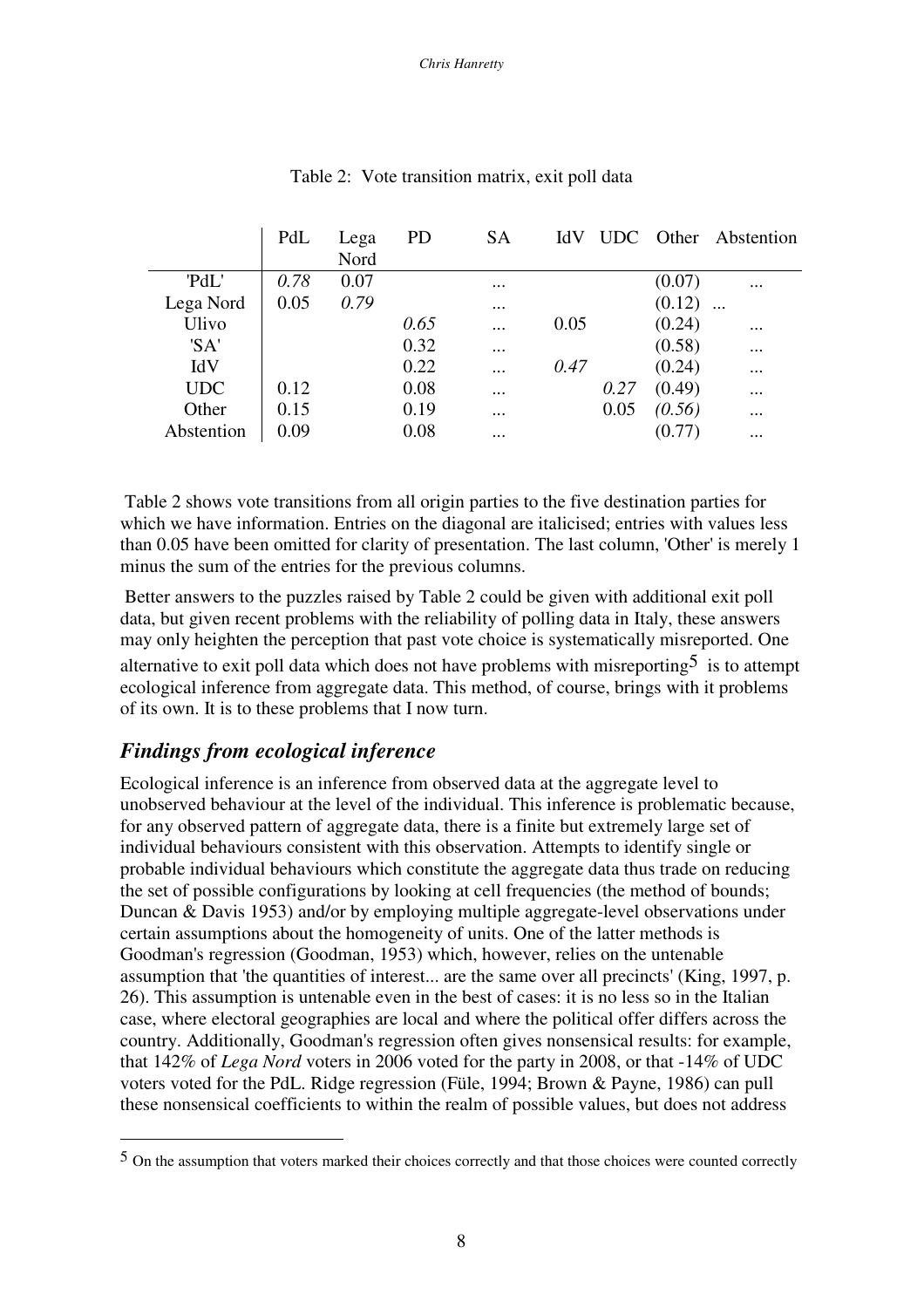the assumption of unit homogeneity.

In this paper I employ two methods which each claim to address both the problem of outof-bounds estimates and of unit heterogeneity. King (1997) attempts to unify the method of bounds and ecological regression. After using the method of bounds to estimate logically possible values for the quantities of interest in each district, he then uses maximum likelihood methods to estimate the parameters of the truncated bivariate normal distribution (truncated between 0 and 1) which would result in this configuration of logically possible values. This distribution is then used to predict individual level parameters conditional on the observed district characteristics. There is debate over whether the use of the truncated bivariate normal distribution plus conditioning on observed characteristics in fact imposes any less stringent conditions than the assumption of unit homogeneity, even after using the method of bounds (Rivers, 1998). The same criticisms apply to the extension of King's model that I use here for estimating tables of dimensions *RxC*, where *R*,*C*>2, which uses a truncated multivariate Dirichlet distribution (Rosen et al. 2001).

Second, Thomsen (2000) allows regional-level quantities of interest to vary provided that district-level quantities within a region do not vary, and provided that there be isomorphism between the within-district variation (that is, variation at the individual level) and the between-district variation.

#### **Data and methodology**

Comune-level results for the 2006 and 2008 elections to the Chamber were automatically downloaded from the Ministry of the Interior website at www.interno.it;<sup>6</sup> comunes which were not found in both datasets, and comunes from the Val d'Aosta, were removed, leaving 7711 comunes from nineteen regions. The data were recoded into the categories given in Table 1. Estimates were then obtained using the *ecol* package for Stata and the ei.RxC package for *Zelig* (Wittenberg et al. 2007; Imai et al. 2007) respectively. Tables 3 and 4 show estimates from these sources respectively. Only vote transitions of greater than 0.05 are reported in each table for the sake of clarity.

|            | PdL  | Lega<br>Nord | <b>PD</b> | <b>SA</b> | IdV  | <b>UDC</b> | Other | Abstenti<br>on |
|------------|------|--------------|-----------|-----------|------|------------|-------|----------------|
| 'PdL'      | 0.69 | 0.07         |           |           |      |            |       | 0.13           |
| Lega       | 0.08 | 0.76         |           |           |      |            |       | 0.06           |
| Nord       |      |              |           |           |      |            |       |                |
| Ulivo      | 0.05 |              | 0.72      |           |      |            |       | 0.11           |
| 'SA'       | 0.08 |              | 0.44      | 0.12      | 0.07 |            | 0.06  | 0.22           |
| IdV        | 0.17 |              | 0.18      |           | 0.18 |            |       | 0.33           |
| <b>UDC</b> | 0.25 | 0.11         | 0.09      |           |      | 0.32       |       | 0.16           |
| Other      | 0.28 | 0.09         | 0.13      |           |      | 0.06       | 0.17  | 0.23           |
| Abstenti   | 0.21 |              | 0.12      |           |      |            | 0.06  | 0.47           |
| on         |      |              |           |           |      |            |       |                |

Table 3: Vote transition matrix, *ecol*

6 The data are available on request from the author.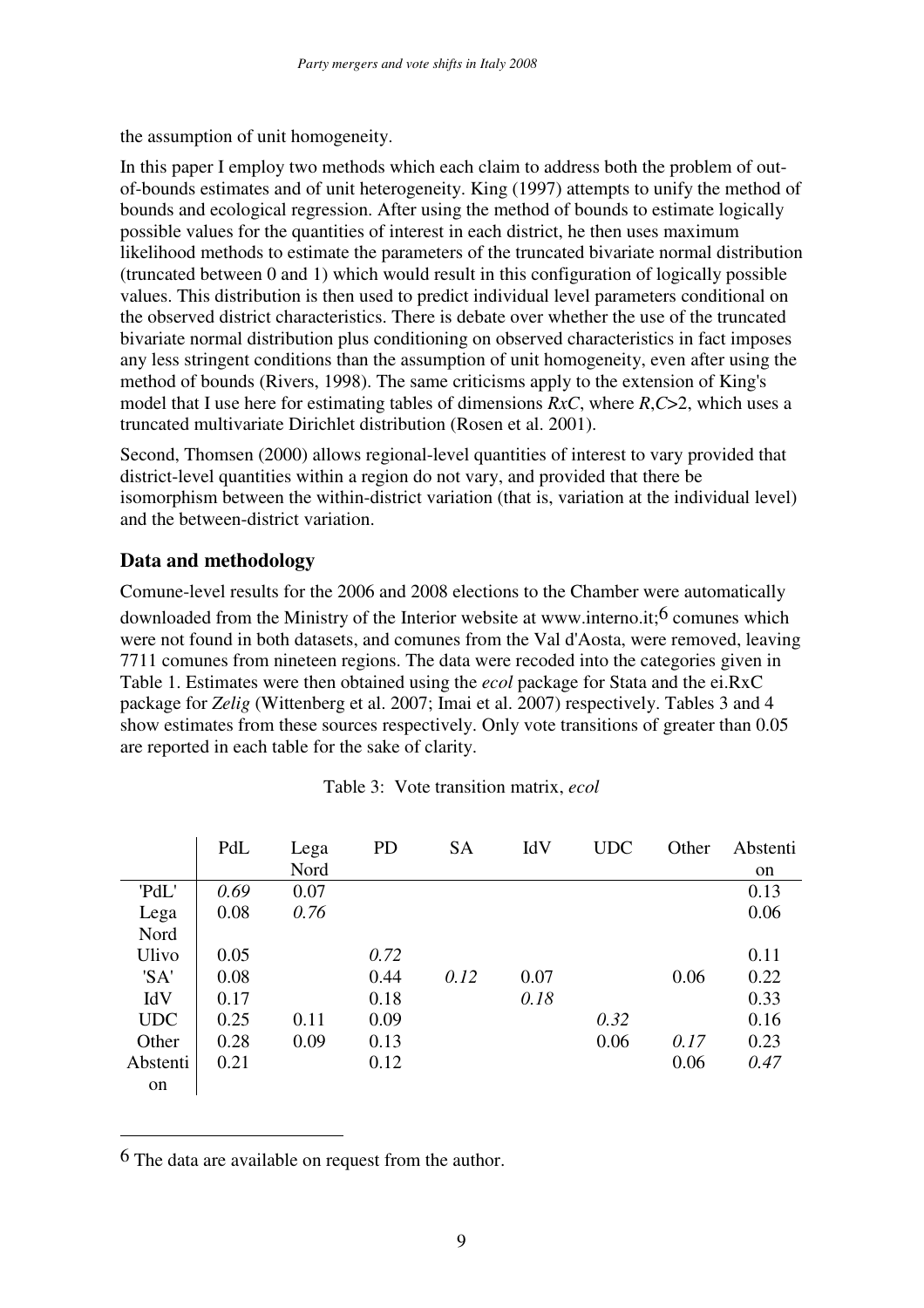|            | PdL  | Lega | <b>PD</b> | <b>SA</b> | IdV  | <b>UDC</b> | Other | Abstenti      |
|------------|------|------|-----------|-----------|------|------------|-------|---------------|
|            |      | Nord |           |           |      |            |       | <sub>on</sub> |
| 'PdL'      | 0.79 | 0.18 |           |           |      |            |       |               |
| Lega       |      | 1.00 |           |           |      |            |       |               |
| Nord       |      |      |           |           |      |            |       |               |
| Ulivo      |      |      | 0.93      |           |      |            |       |               |
| 'SA'       | 0.31 |      | 0.25      | 0.28      | 0.05 |            |       | 0.09          |
| IdV        |      |      |           |           | 0.85 | 0.07       |       |               |
| <b>UDC</b> |      | 0.30 |           |           |      | 0.60       |       |               |
| Other      |      |      |           |           |      |            | 0.93  |               |
| Abstenti   |      |      |           |           |      |            |       | 0.88          |
| on         |      |      |           |           |      |            |       |               |

Table 4: Vote transition matrix, *Zelig*

Three notes on each estimation technique are in order. First, each estimation method produces certain results that seem implausible given the position of the respective Italian parties. *Italia dei Valori*'s emphasis on eliminating corruption and conflicts of interest in political life makes it difficult to believe that 17% of its former voters should have voted for a party led by Silvio Berlusconi, as Table 3 suggests. Equally, although both methods show that a non-negligible percentage of radical left voters defected to the PdL, it again seems hard to believe, as Table 4 suggests, that more of these voters would vote for the PdL than for any other party, including the *Sinistra Arcobaleno*.

Second, results from *Zelig* tend to give higher estimates of voter loyalty. This is particularly so for the smaller parties (*Italia dei Valori*, the UDC, and all other parties). These results, though bounded between 0 and 1, are close to the estimates obtained by a straightforward linear regression (results not shown here), a finding that has already been noted by Freedman, et al. (1998).

Third, results from *ecol* are closer to the exit poll results than results from *Zelig*, and results from *ecol* and *Zelig* are further apart than either is from the exit poll data. We can calculate the similarity of the different tables by summing the absolute values of the differences between each entry and dividing by two (in analogous fashion to Pedersen's volatility index: Pedersen (1979)). The difference between the exit poll estimates and the estimates obtained using *Zelig* is 1.65; the difference between the exit poll and *ecol* estimates is 1.01; the difference between the *ecol* and *Zelig* estimates, calculated only on the basis of the first to third and fifth to sixth columns, is 1.88.

#### *Discussion*

Perhaps unsurprisingly, our first hypothesis - that voters would be more loyal than not - is proved correct for all but one party: estimates from both *ecol* and *Zelig* suggest that pluralities of *Sinistra Arcobaleno* voters moved elsewhere (though they disagree on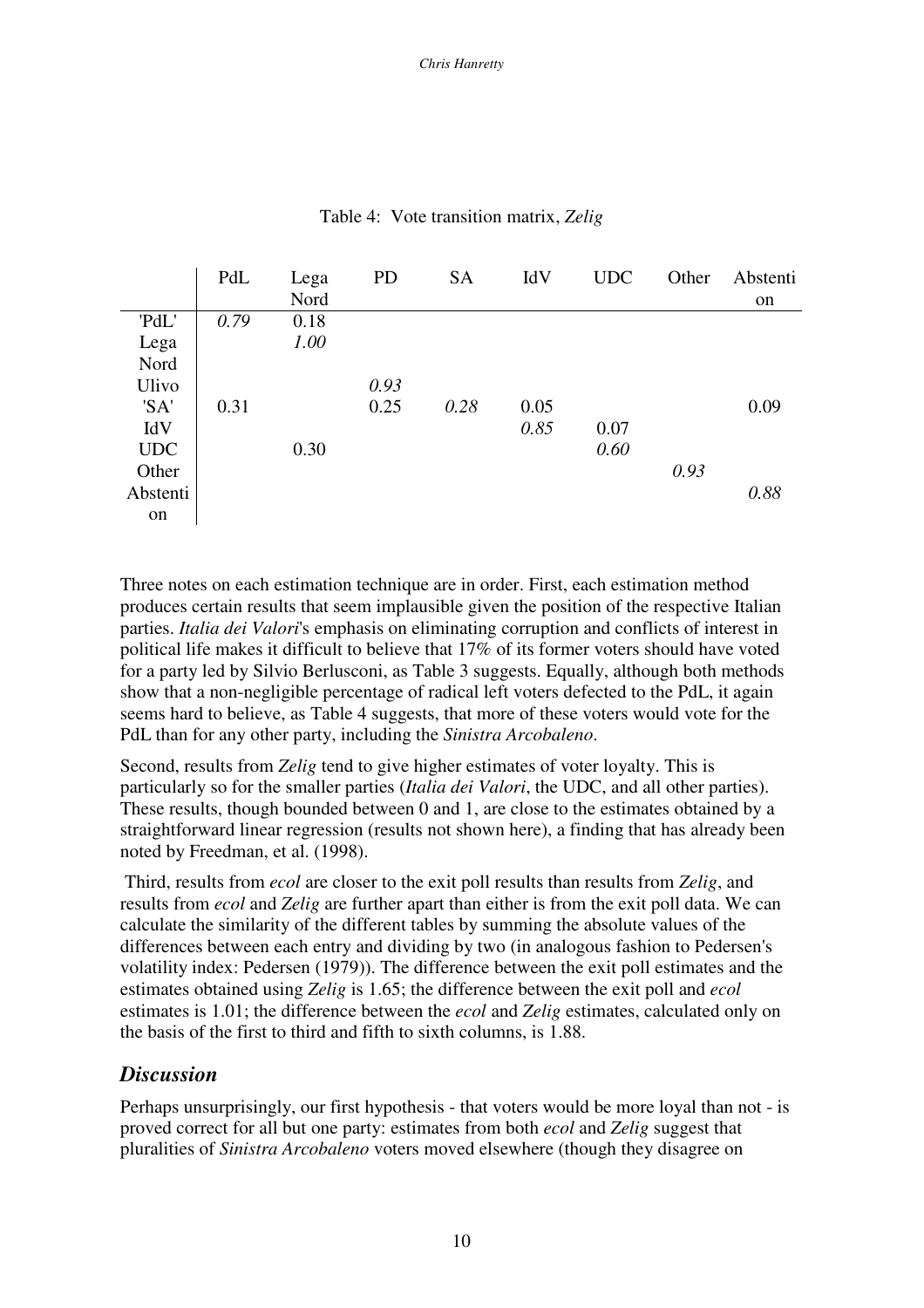where); and partial estimates from the exit poll data suggest that if a plurality of *Sinistra Arcobaleno* voters did remain loyal, it cannot have been a very large plurality.

Were voters more loyal to parties that remained the same? The mean unweighted retention rate for parties which stayed the same (the *Lega Nord*, *Italia dei Valori* and the UDC) compared to parties which merged (PdL, PD, *Sinistra Arcobaleno*) is actually *lower* on both *ecol* and exit poll data. In particular, the PD was extremely successful in retaining those voters who had voted for it in previous elections (even if it was only marginally successful in attracting voters who had not voted for it previously). The PdL also seems to have had surprisingly few problems in retaining its own voters. The case of the *Sinistra Arcobaleno*, of course, is different.

This may, however, reflect the last of our hypotheses - that voters would defect from parties which would be penalized by the electoral system. Indeed, in every table, the retention rates for the *Sinistra Arcobaleno* and the UDC are the lowest entries in the table, suggesting that much of the difficulties these parties faced was a result of their decision to compete separately. Unfortunately, there is no way to tell from the data from the Chamber alone whether the spectacular collapse of the radical left is entirely due to this factor, or whether the party's rather lacklustre campaign and the original sin of cross-cleavage merger also contributed to its downfall. Extending this analysis to the Senate might allow a partial answer: if retention rates for the *Sinistra Arcobaleno* are (even) lower in the Senate, where the thresholds are more demanding, then the difference between the two loyalty rates might be attributable to the impact of thresholds (admittedly under the demanding assumptions that the vote decision in each chamber is independent and that the different composition of the electorate for the Senate does not systematically affect voter loyalty).

The voters 'lost' by the UDC and the *Sinistra Arcobaleno* do seem to have moved to their nearest former coalition partner. Results from Tables 3 and 4 suggest that UDC voters went to the PdL (though *Zelig* suggests they moved to the *Lega*) and that *Sinistra Arcobaleno* voters went in large numbers to the PD, rather than *Italia dei Valori* (even if *Zelig* suggests they moved to the PdL in greater numbers! ).

Finally, the results help in part to explain the success of the two junior partners within the respective coalitions, the *Lega Nord* and *Italia dei Valori*. Based on Table 3, *Italia dei Valori* did well not because it was able to retain many of its former voters, but because it was able to peel off small numbers of voters from almost all parties; Table 4 by contrast, suggests that *Italia dei Valori* only attracted voters from the UDC and *Sinistra Arcobaleno*. Both techniques agree in judging the *Lega Nord* voters to have been amongst the most loyal, and in finding that UDC and notional PdL voters were the next most likely groups to switch to the *Lega*. The relative rates of transition from the UDC to the *Lega* are high; but the substantive significance of the smaller shifts from the PdL is much greater.

The overall picture that we can draw from the 2008 election is not, therefore, one of a dramatic flow of voters from left to right, but rather that of two tribes engaging in selfcannibalisation, with the coalition of the centre-right slightly more successful in stealing voters from the centre-left, and smaller parties – the *Lega Nord* and *Italia dei Valori* – the best equipped to steal from their coalition allies.

What do these results suggest about voting behaviour in Italy? The vote losses for the two parties disadvantaged by the electoral and party systems - the *Sinistra Arcobaleno* and the UDC - tend to suggest that voters are at least minimally aware of the strategic considerations at play in the elections. The dispersion of the votes from these parties tends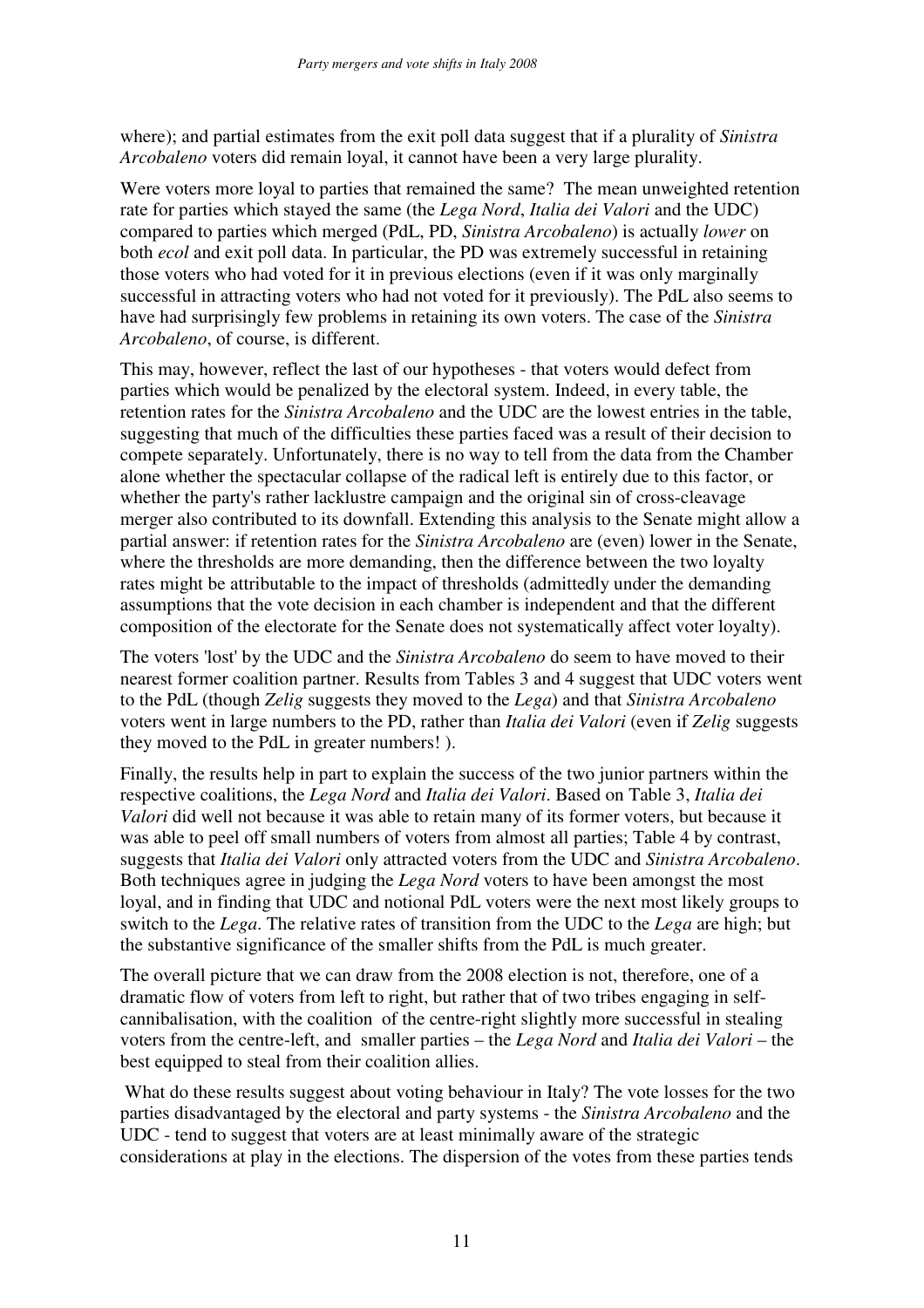to suggest that the voters who did desert these parties did so by shifting to the parties' closest neighbours, as signalled by previous coalition arrangements. Thus, voters seem to be reasoning at a fairly sophisticated level concerning properties not just of the parties themselves, but of the system in which the parties compete.

This finding seems hard to reconcile with continued levels of stability in vote choice at the individual level between competing coalitions. Natale (2002) has written of the "two poles which are clearly and consistently impermeable, with an ever more evident "coalition loyalty"" (p. 313), and in support of this cites the percentage of all electors who have moved from one coalition to another, which ranges from 1.2% to 4.7% over the period 1994 - 2001 after excluding the *Lega Nord*, with an average of 2.9%. The 2008 election, by these standards, seems to manifest the same kind of between-bloc stability seen in previous elections: estimates from *ecol* suggest that 2.94% of the electorate switched from one bloc to another (exclusive of the *Lega Nord*), whilst estimates from *Zelig* suggest a figure of 3.39%, or less than the switch between the regional elections of 2000 and the general election of 2001.

Of course, between bloc stability of vote choice is not incompatible with sophisticated voter reasoning if party positions and valence issues remain the same between elections. Again, however, due to the numerous cases of party fission and fusion, this does not seem to be the case. Insofar as data from a single election can tell us about over-time changes in the behaviour of Italian voters (rather than contributing to an ongoing debate about where the Italian political system is going - see Pappalardo 2006), the analysis presented here suggests that in the presence of a large exogenous change in the strategic environment, Italian voters are cognitively sophisticated enough to vote strategically to benefit their preferred position - or at least act as if they were that sophisticated. However, it is difficult to see clear trends in vote transfers that could not be attributed to such exogenous changes.